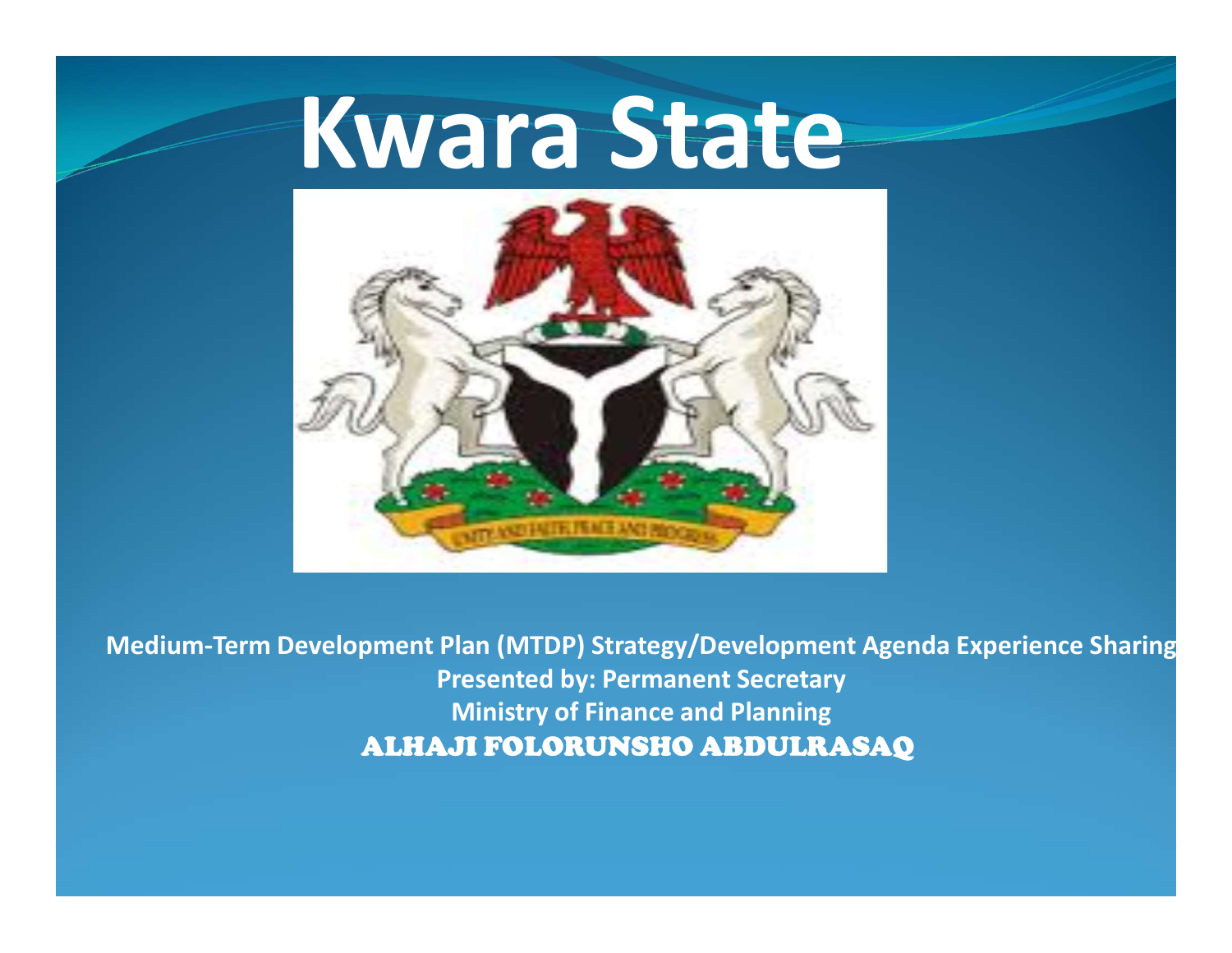### Introduction

Introduction<br>The Medium-Term Development Strategy (MTDS)<br>represents a set of development stimulatin<br>actions to be undertaken by Kwara Stat Introduction<br>he Medium-Term Development Strategy (MTDS<br>represents a set of development stimulatin<br>actions to be undertaken by Kwara Stat<br>Government towards the attainment of it Introduction<br>
he Medium-Term Development Strategy (MTDS<br>
represents a set of development stimulatin<br>
actions to be undertaken by Kwara Stat<br>
Government towards the attainment of it<br>
Medium term goals. Within such a framewo Introduction<br>
he Medium-Term Development Strategy (MTDS<br>
represents a set of development stimulatin<br>
actions to be undertaken by Kwara Stat<br>
Government towards the attainment of it<br>
Medium term goals. Within such a framewo Introduction<br>he Medium-Term Development Strategy (MTDS<br>represents a set of development stimulatin<br>actions to be undertaken by Kwara Stat<br>Government towards the attainment of it<br>Medium term goals. Within such a framework, t Introduction<br>he Medium-Term Development Strategy (MTDS<br>represents a set of development stimulatin<br>actions to be undertaken by Kwara Stat<br>Government towards the attainment of it<br>Medium term goals. Within such a framework, t Introduction<br>he Medium-Term Development Strategy (MTDS<br>represents a set of development stimulatin<br>actions to be undertaken by Kwara Stat<br>Government towards the attainment of it<br>Medium term goals. Within such a framework, t he Medium-Term Development Strategy (MTDS<br>represents a set of development stimulatin<br>actions to be undertaken by Kwara Stat<br>Government towards the attainment of it<br>Medium term goals. Within such a framework, th<br>state will represents a set of development stimulatin<br>actions to be undertaken by Kwara Stat<br>Government towards the attainment of it<br>Medium term goals. Within such a framework, th<br>state will strive to become a leading econom<br>among ot actions to be undertaken by Kwara Stat<br>Government towards the attainment of it<br>Medium term goals. Within such a framework, th<br>state will strive to become a leading econom<br>among other states in Nigeria, guided by the visio<br> Government towards the attainment of it<br>Medium-term-goals. Within-such-a-framework, th<br>state will strive to become a leading econom<br>among other-states in Nigeria, guided by the visio<br>of "creating a productive and efficient Medium term goals. Within such a framework, the state will strive to become a leading econom among other states in Nigeria, guided by the visit of "creating a productive and efficient econom that generates, high, sustainab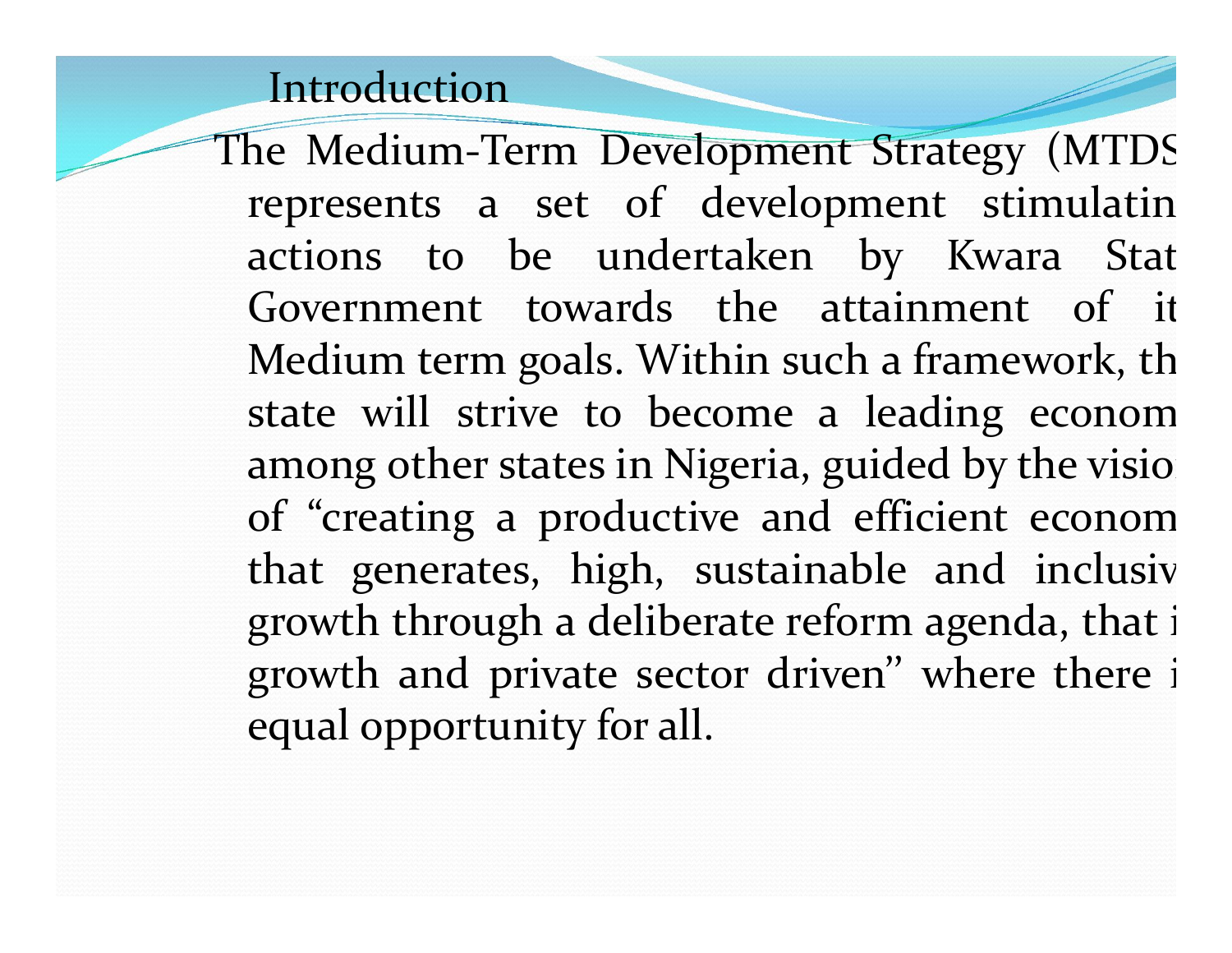### Goals

- Promote exploitation of available mineral resource
- Achieving food security through agriculture
- Rebuilding infrastructure and human capital development
- Build a state that is at cutting edge of innovation in science and technology
- Provide enabling environment for investment, wealth creation and accelerated employment generation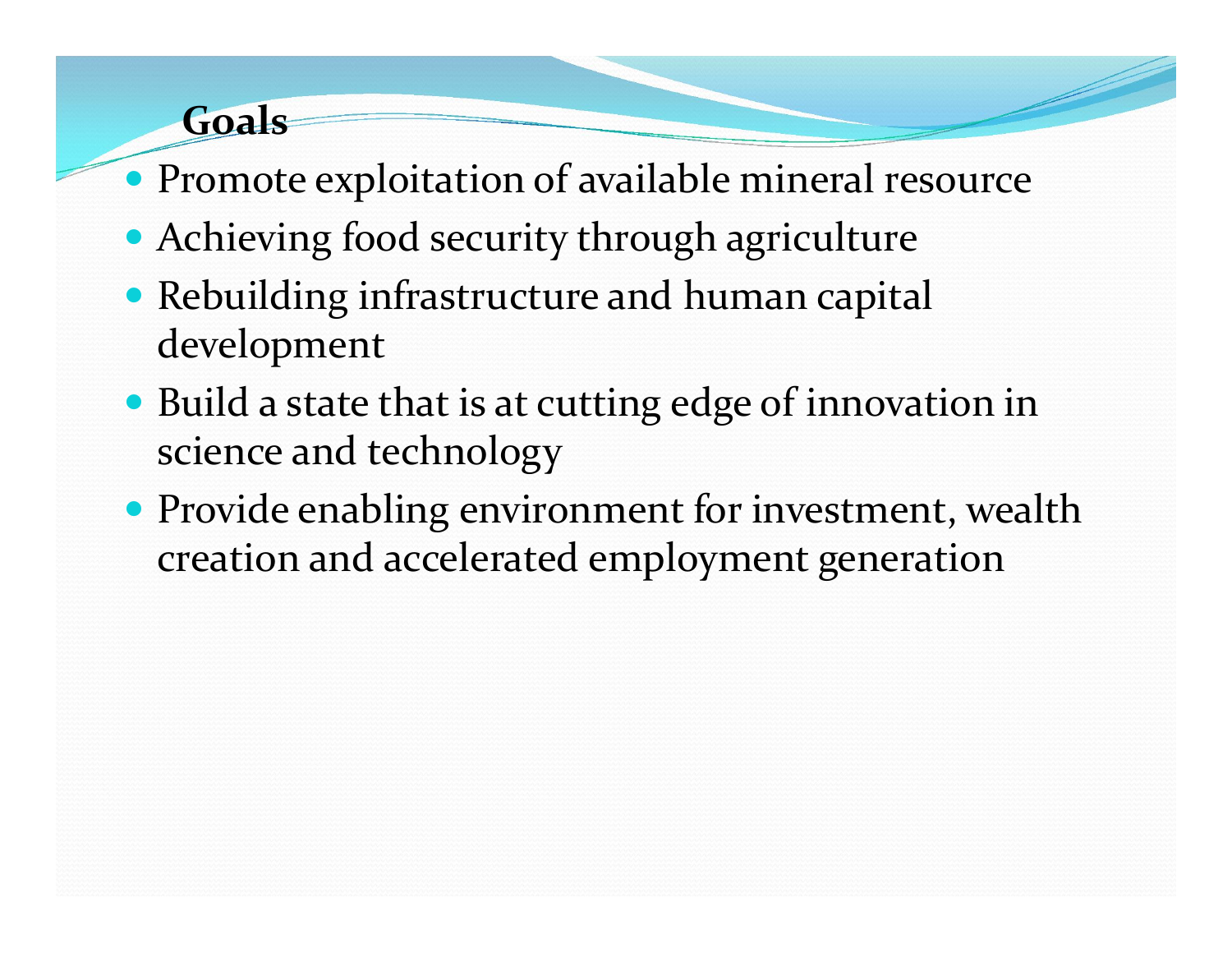- Policy Priorities:<br>Policy Priorities:<br>enewing infrastructure and enhancement<br>velopment through upgrading and reha **Policy Priorities:**<br>
Renewing infrastructure and enhancement of human capacity<br>
development through upgrading and rehabilitation of school<br>
facilities in the state. Providing a conducive learning **Policy Priorities:**<br>Renewing infrastructure and enhancement of human capacity<br>development through upgrading and rehabilitation of school<br>facilities in the state. Providing a conducive learning<br>environment with competitive **Policy Priorities:**<br>Renewing infrastructure and enhancement of human capacity<br>development through upgrading and rehabilitation of school<br>facilities in the state. Providing a conducive learning<br>environment with competitive **Policy Priorities:**<br>Renewing infrastructure and enhancement of human capacity<br>development through upgrading and rehabilitation of school<br>facilities in the state. Providing a conducive learning<br>environment with competitive **Policy Priorities:**<br>Renewing infrastructure and enhancem<br>development through upgrading and refacilities in the state. Providing a<br>environment with competitive facilities<br>in the state.<br>Driving industrialization through the **Policy Priorities:**<br>
• Renewing infrastructure and enhancement of human capacity<br>
development through upgrading and rehabilitation of school<br>
facilities in the state. Providing a conducive learning<br>
environment with compe **Policy Priorities:**<br>Renewing infrastructure and enhancement of hidevelopment through upgrading and rehabilita<br>facilities in the state. Providing a condu<br>environment with competitive facilities across j<br>in the state.<br>Drivi **Policy Priorities:**<br> **Examplement through upgrading and rehabilitation of school**<br>
facilities in the state. Providing a conducive learning<br>
environment with competitive facilities across public schools<br>
in the state.<br>
• D Renewing infrastructure and enhancement of human capacity<br>development through upgrading and rehabilitation of school<br>facilities in the state. Providing a conducive learning<br>environment with competitive facilities across pu
- 
- activities facilities in the state. Providing a conducive learning<br>environment with competitive facilities across public schools<br>in the state.<br><br>Driving industrialization through the promotion of Small and<br>Medium Scale Enterprises<br>Str environment with competitive facilities across public schools<br>in the state.<br>Driving industrialization through the promotion of Small and<br>Medium Scale Enterprises<br>Strengthening Public-Private-Partnership arrangements in a<br>v In the state.<br>
• Driving industrialization through the promotion of Small and<br>
Medium Scale Enterprises<br>
• Strengthening Public-Private-Partnership arrangements in a<br>
view to promoting investment and growth-driven economic Driving industrialization through the promotion of Small and<br>Medium Scale Enterprises<br>Strengthening Public-Private-Partnership arrangements in a<br>view to promoting investment and growth-driven economic<br>activities<br>Creation o
- 
-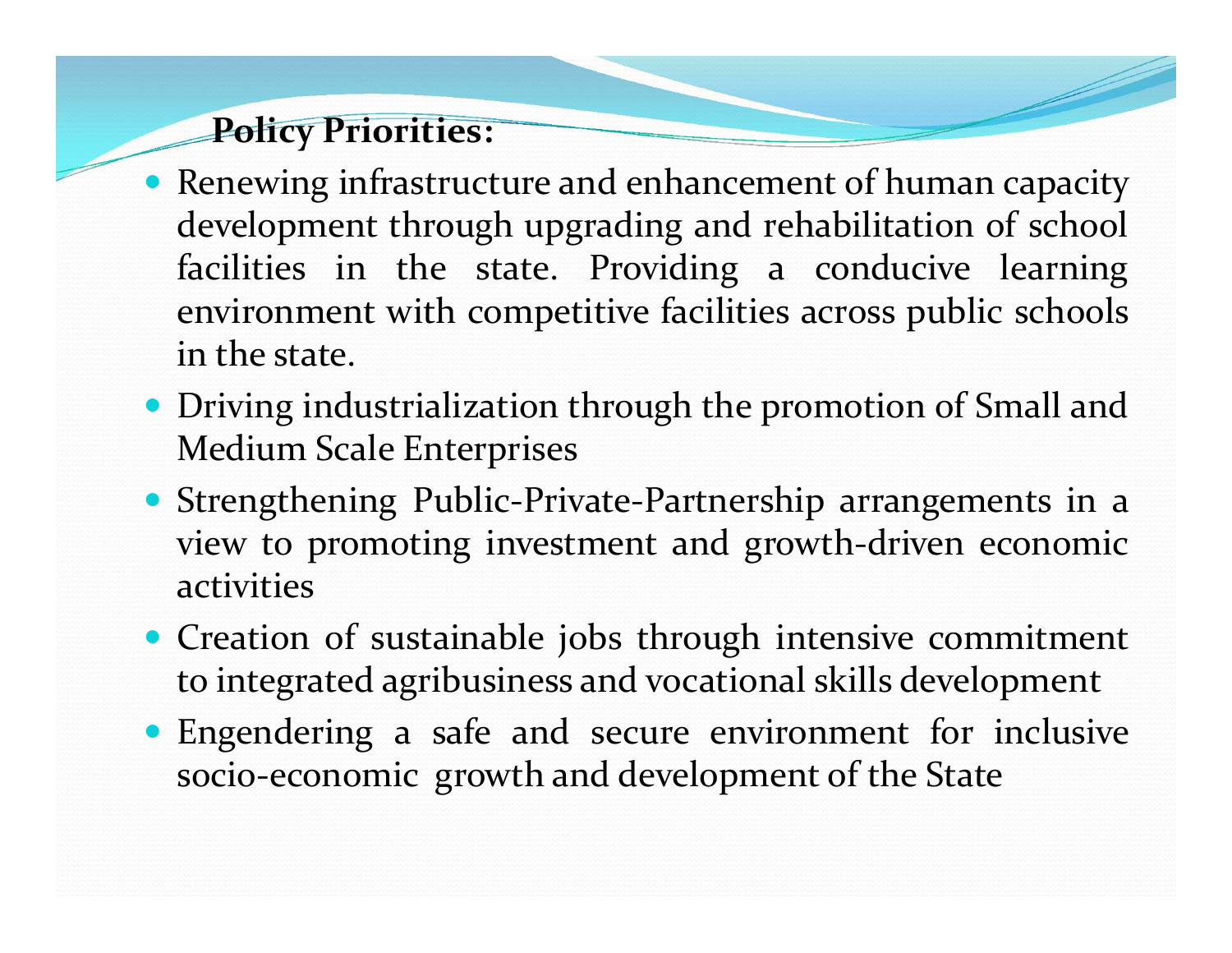### Medium Term Strategies

- Medium Term Strategies<br>
 Improving Potentials for Internally Generated<br>
Revenue.<br>
 Sustained inclusive economic growth through Revenue.
- Medium Term Strategies<br>
 Improving Potentials for Internally Generated<br>
Revenue.<br>
 Sustained inclusive economic growth through<br>
condusive environment for private sector<br>
investment Medium Term Strategies<br>
Improving Potentials for Internally Generated<br>
Revenue.<br>
Sustained inclusive economic growth through<br>
condusive environment for private sector<br>
investment<br>
Poverty alleviation and food security thro investment Medium Term Strategies<br>
Improving Potentials for Internally Generated<br>
Revenue.<br>
• Sustained inclusive economic growth through<br>
condusive environment for private sector<br>
investment<br>
• Poverty alleviation and food security Medium Term Strategies<br>
Improving Potentials for Internally Ger<br>
Revenue.<br>
Sustained inclusive economic growth the<br>
condusive environment for private<br>
investment<br>
Poverty alleviation and food security the<br>
agriculture and Improving Potentials for Internally Generated<br>
Revenue.<br>
Sustained inclusive economic growth through<br>
condusive environment for private sector<br>
investment<br>
Poverty alleviation and food security through<br>
agriculture and agr • Sustained inclusive economic growth through<br>
condusive environment for private sector<br>
investment<br>
• Poverty alleviation and food security through<br>
agriculture and agribusiness.<br>
• Improved access to quality social servi
- 
- 
-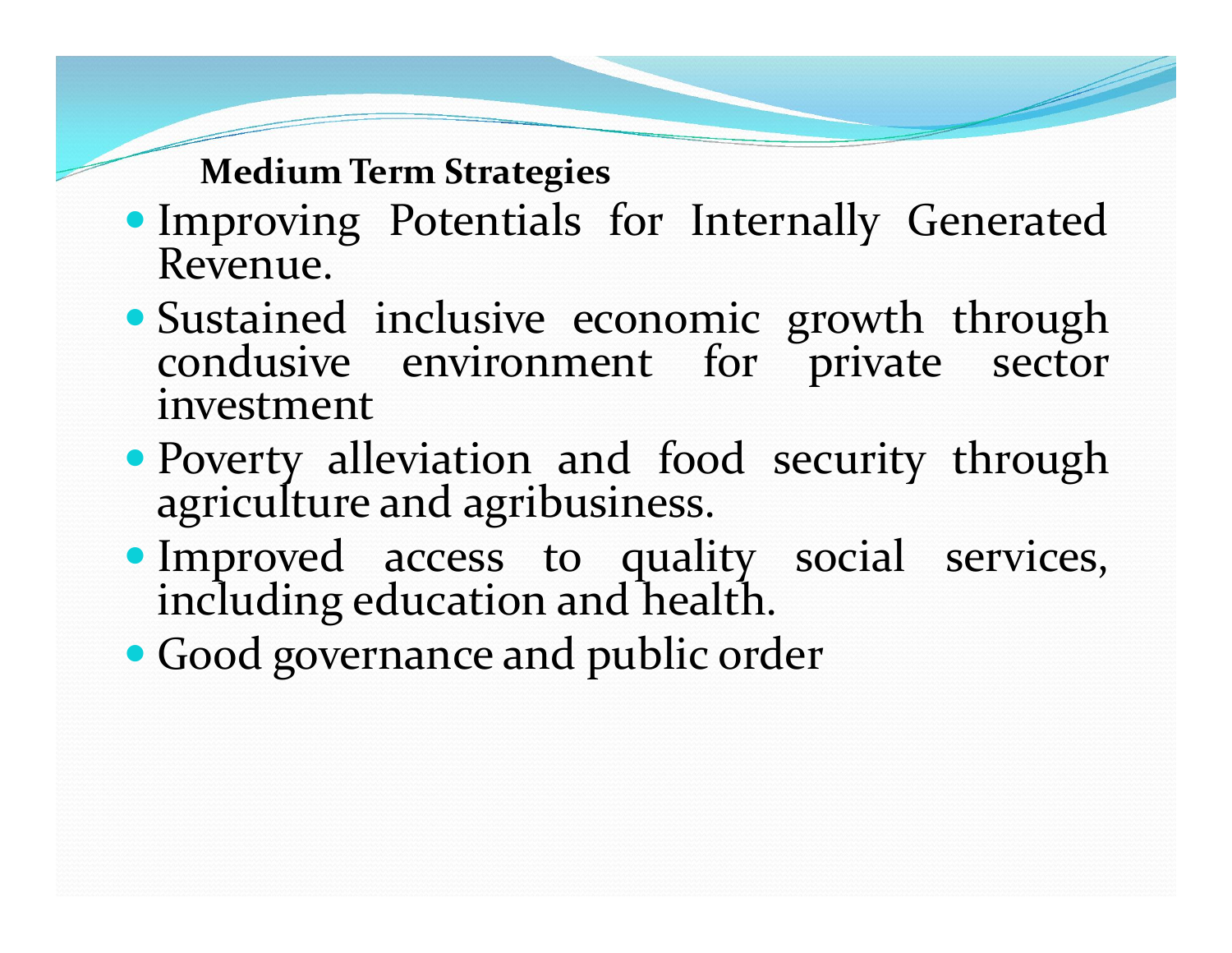- Sectoral Outlook<br>Sectoral Outlook<br>pnomic and finance sector: Econom Sectoral Outlook<br>
• Economic and finance sector: Economic stability is a<br>
necessary condition for growth. Improvements are needed in<br>
financial management, and accountability. This will create a<br>
more robust economic envir **Sectoral Outlook**<br>**Economic and finance sector:** Economic stability is a<br>necessary condition for growth. Improvements are needed in<br>financial management, and accountability. This will create a<br>more robust economic environ **Sectoral Outlook**<br>**Economic and finance sector:** Economic stability is a necessary condition for growth. Improvements are needed in financial management, and accountability. This will create a more robust economic environ **Sectoral Outlook**<br>**Economic and finance sector:** Economic stability is a<br>necessary condition for growth. Improvements are needed in<br>financial management, and accountability. This will create a<br>more robust economic environ **Sectoral Outlook**<br> **Economic and finance sector:** Economic s<br>
necessary condition for growth. Improvements a<br>
financial management, and accountability. This<br>
more robust economic environment to stimulate<br>
investment in th **Sectoral Outlook**<br>
• **Economic and finance sector:** Economic stability is a necessary condition for growth. Improvements are needed in financial management, and accountability. This will create a more robust economic envi **Sectoral Outlook**<br> **Economic and finance sector:** Economic stability is a<br>
necessary condition for growth. Improvements are needed in<br>
financial management, and accountability. This will create a<br>
more robust economic env **Economic and finance sector:** Economic stability is a necessary condition for growth. Improvements are needed in financial management, and accountability. This will create a more robust economic environment to stimulate g **Economic and finance sector:** Economic stability is a necessary condition for growth. Improvements are needed in financial management, and accountability. This will create a more robust economic environment to stimulate g **Example 18 and finance sector:** Economic stability is a necessary condition for growth. Improvements are needed in financial management, and accountability. This will create a more robust economic environment to stimulate necessary condition for growth. Improvements are needed in financial management, and accountability. This will create a more robust economic environment to stimulate growth and investment in the state.<br>Agricultural sector:
- 
- financial management, and accountability. This will create a<br>more robust economic environment to stimulate growth and<br>investment in the state.<br>**Agricultural sector:** Development of this sector is a key driver<br>of economic g more robust economic environment to stimulate growth and<br>investment in the state.<br>**Agricultural sector:** Development of this sector is a key driver<br>of economic growth. It provides for and sustains 85 per cent of<br>the rural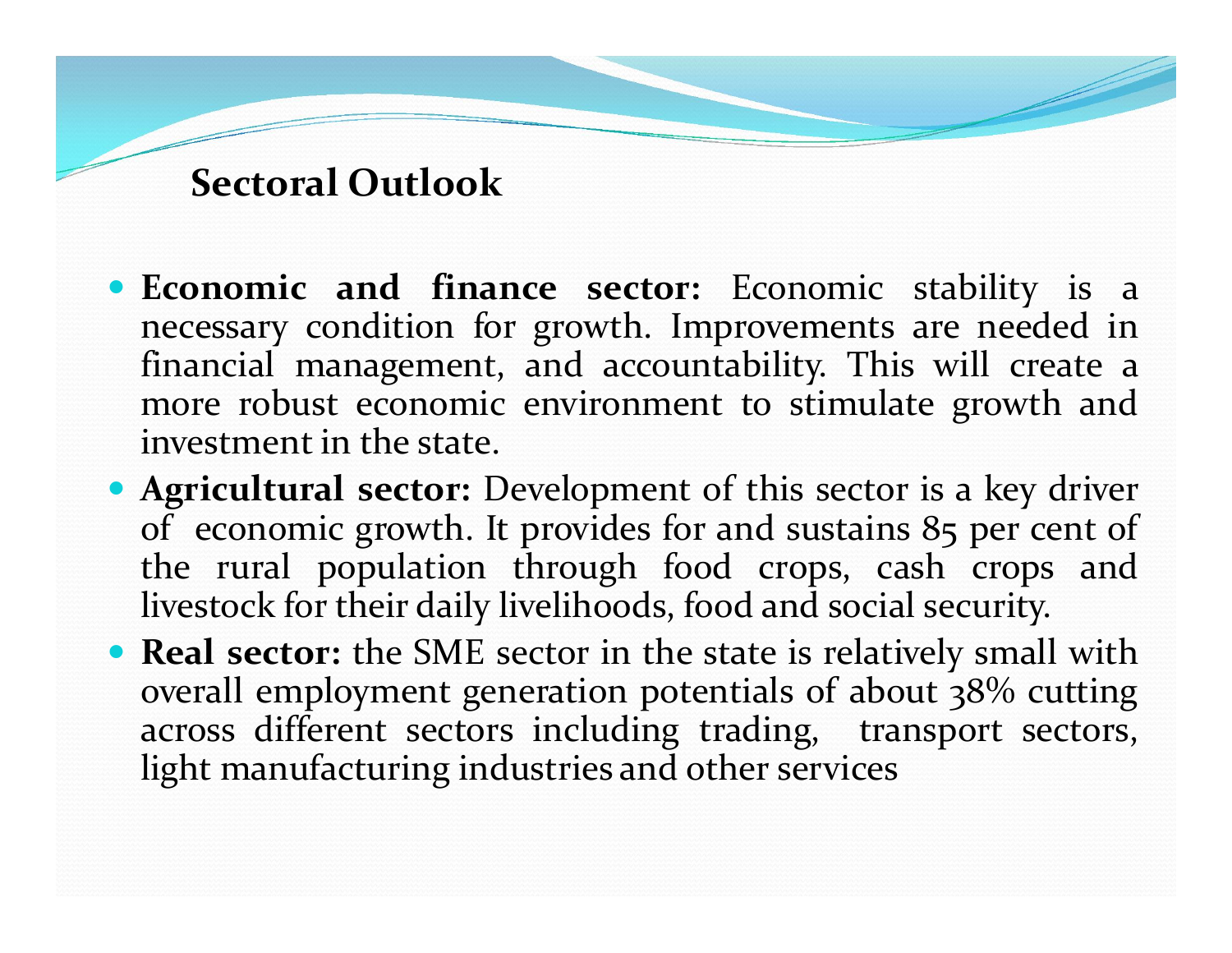• Sectoral Outlook ....continued<br>• Health Sector :The overall goal is to continua<br>• improve good health coverage for the state. The • **Sectoral Outlook ....continued**<br>• **Health Sector** :The overall goal is to continually improve good health coverage for the state. This means that all people can access use of the **Sectoral Outlook ....continued<br>Health Sector :The overall goal is to continually<br>improve good health coverage for the state. This<br>means that all people can access use of the<br>preventive, curative, rehabilitative and pallia Sectoral Outlook ....continued**<br>**Health Sector** :The overall goal is to continually<br>improve good health coverage for the state. This<br>means that all people can access use of the<br>preventive, curative, rehabilitative and pal **Sectoral Outlook ....continued**<br>**Health Sector** :The overall goal is to continually<br>improve good health coverage for the state. This<br>means that all people can access use of the<br>preventive, curative, rehabilitative and pal **Sectoral Outlook ....continued**<br>**Health Sector** :The overall goal is to continually<br>improve good health coverage for the state. This<br>means that all people can access use of the<br>preventive, curative, rehabilitative and pal **Sectoral Outlook ....continued**<br>**Health Sector :**The overall goal is to continually<br>improve good health coverage for the state. This<br>means that all people can access use of the<br>preventive, curative, rehabilitative and pal people.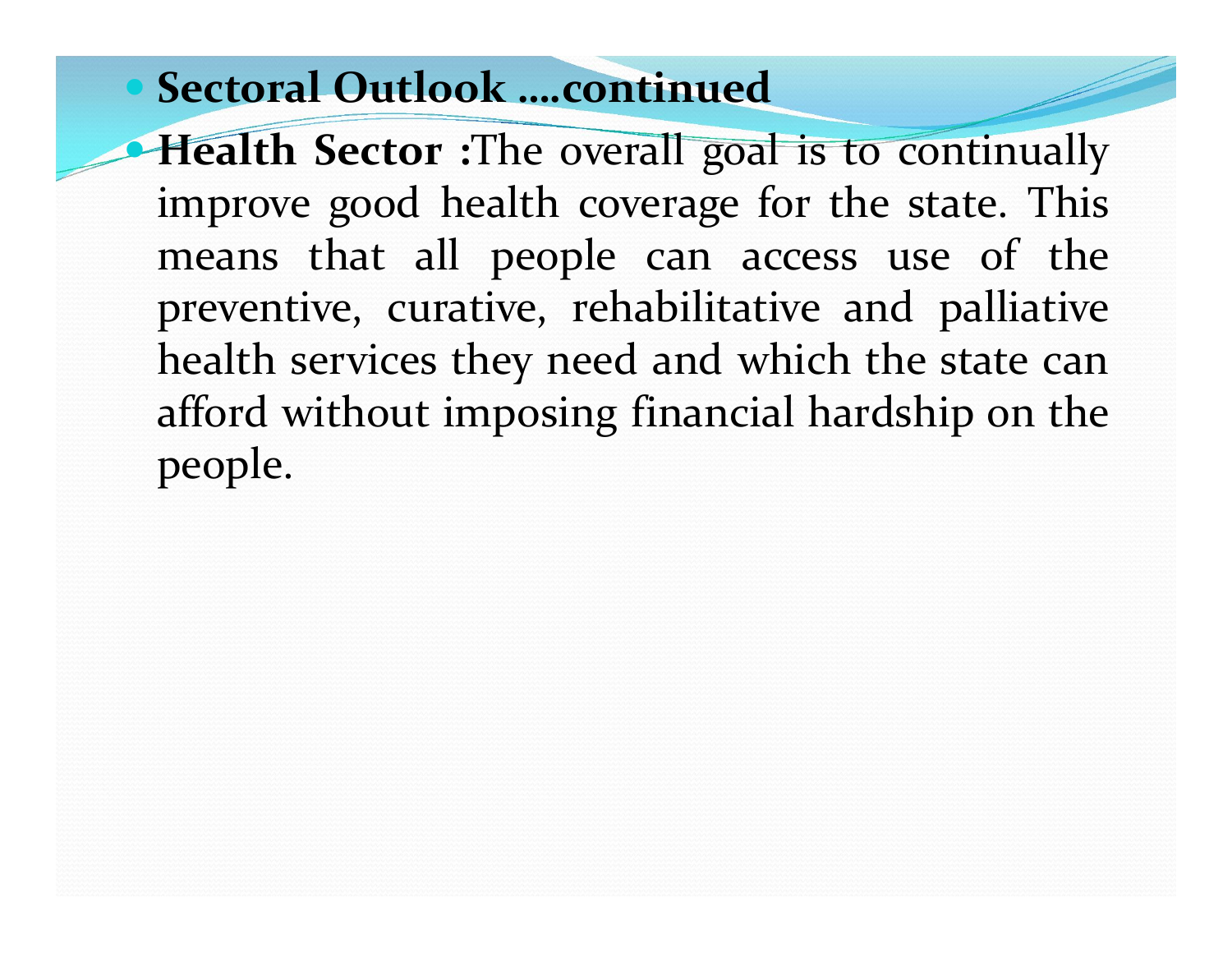### Achievements:

- 
- Achievements:<br>
 Improved voluntary tax compliance by kwarans<br>
 Already, considerable aspects of the Ministry's financial<br>
transactions are electronically driven, paving the way for<br>
eventual general e-driven transactions Achievements:<br>
• Improved voluntary tax compliance by kwarans<br>
• Already, considerable aspects of the Ministry's financial<br>
transactions are electronically driven, paving the way for<br>
• eventual general e-driven transactio **Achievements:**<br>
• Improved voluntary tax compliance by kwarans<br>
• Already, considerable aspects of the Ministry's financial<br>
transactions are electronically driven, paving the way for<br>
• eventual general e-driven transact Achievements:<br>
• Improved voluntary tax compliance by kwarans<br>
• Already, considerable aspects of the Ministry's financial<br>
transactions are electronically driven, paving the way for<br>
• Improving of youths on modern agricu
- 
- 
- Achievements:<br>
 Improved voluntary tax compliance by kwarans<br>
 Already, considerable aspects of the Ministry's financial<br>
transactions are electronically driven, paving the way for<br>
 Unproving of youths on modern agricu • Improved voluntary tax compilance by Kwarans<br>
• Already, considerable aspects of the Ministry's financial<br>
transactions are electronically driven, paving the way for<br>
• eventual general e-driven transactions.<br>
• Improvin • Already, considerable aspects of the Ministry's imancial<br>transactions are electronically driven, paving the way for<br>eventual general e-driven transactions.<br>• Improving of youths on modern agricultural practice<br>• Social s
- 
-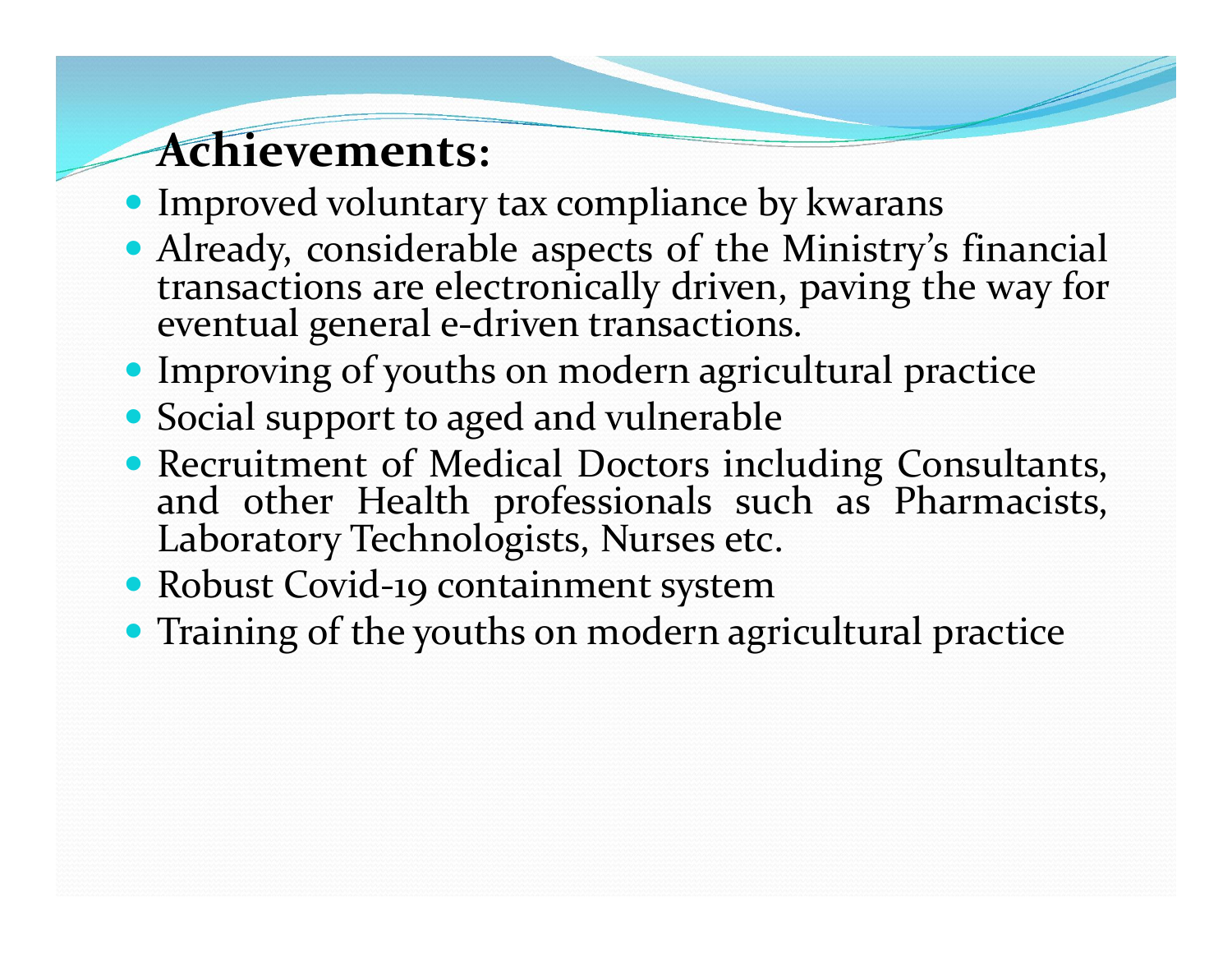Capacity building through routine training of health<br>
workers<br>
• Resuscitation of Essential Drug Project, which ensures<br>
ready availability of drug in all State Health facilities

- Capacity building through routine training of health<br>workers<br>• Resuscitation of Essential Drug Project, which ensures<br>ready availability of drug in all State Health facilities.<br>• Re-construction and rehabilitation of class
- **Capacity building through routine training of health workers**<br>Resuscitation of Essential Drug Project, which ensures<br>ready availability of drug in all State Health facilities.<br>Re-construction and rehabilitation of classro Capacity building through routine training of health<br>workers<br>
• Resuscitation of Essential Drug Project, which ensures<br>
ready availability of drug in all State Health facilities.<br>
• Re-construction and rehabilitation of cl Capacity building through routine training of health<br>workers<br>Resuscitation of Essential Drug Project, which ensures<br>ready availability of drug in all State Health facilities.<br>Re-construction and rehabilitation of classroom Capacity building through routine training of health<br>workers<br>• Resuscitation of Essential Drug Project, which ensures<br>ready availability of drug in all State Health facilities.<br>• Re-construction and rehabilitation of class Capacity building through routine training of health<br>
workers<br>
• Resuscitation of Essential Drug Project, which ensures<br>
ready availability of drug in all State Health facilities.<br>
• Re-construction and rehabilitation of c
- 
- 
- 
- **Example 19 (Capacity building through routine training of health workers**<br> **Example 19 (Capacity Algermic Algermic Project, which ensures ready availability of drug in all State Health facilities.**<br> **PRE-CONSTRUCTION AND** Capacity building through routine training of health<br>
workers<br>
• Resuscitation of Essential Drug Project, which ensures<br>
ready availability of drug in all State Health facilities.<br>
• Re-construction and rehabilitation of c Resuscitation of Essential Drug Project, which ensures<br>ready availability of drug in all State Health facilities.<br>Re-construction and rehabilitation of classrooms for<br>primary and post primary educational facilities.<br>Establ primary and post primary educational facilities.<br>
• Establishment of infectious disease Hospital.at Sobi<br>
• Massive expansion of rural water scheme<br>
• Increase support to micro and small businesses<br>
• Malaria-Free Kwara Pr
-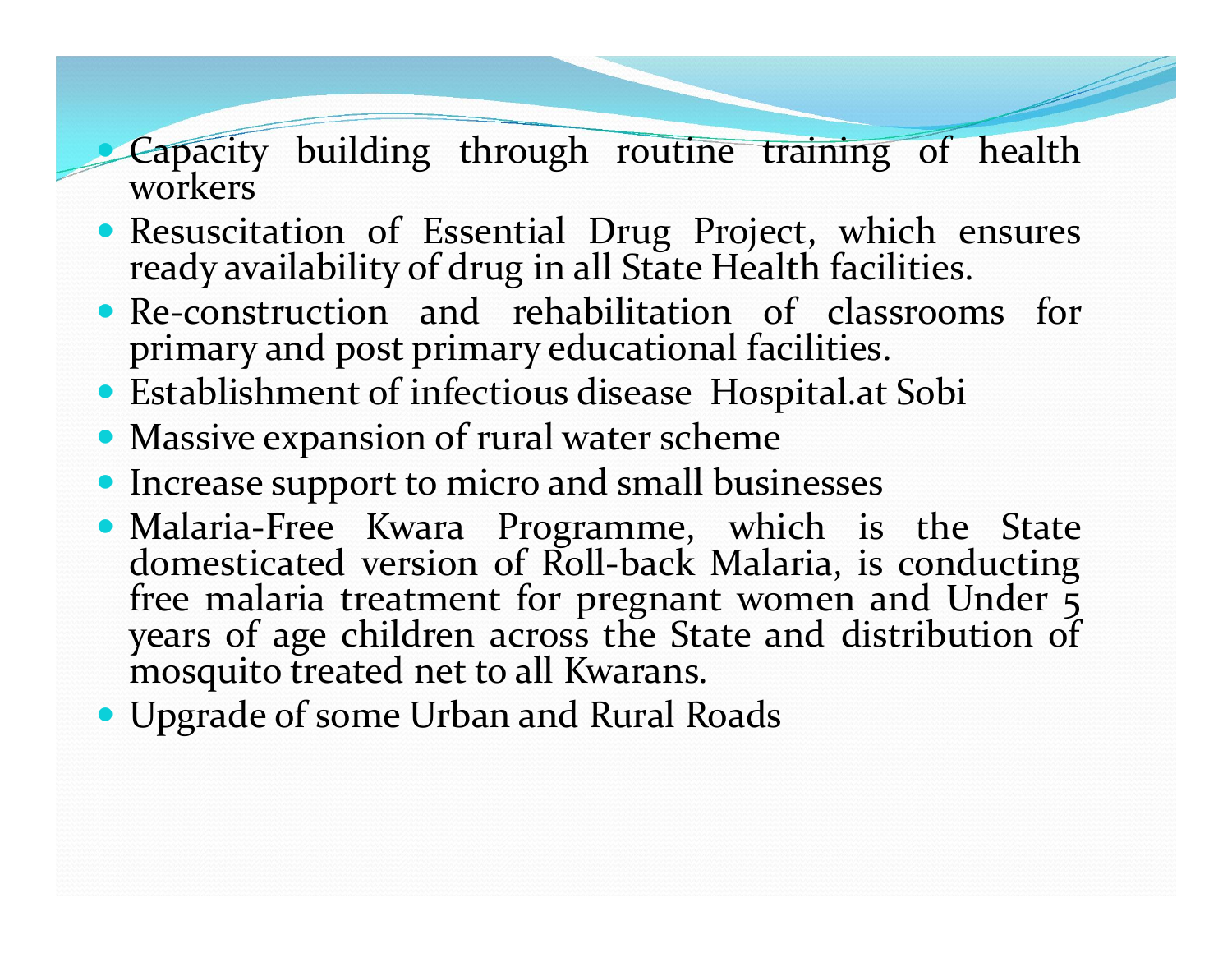### **Challenges**

- Challenges<br>
 Overdependence on allocation from the Federation<br>
Account for revenue hence the need to sustain current<br>
aggressive internal revenue generation efforts. **Challenges**<br>
Constant constants over<br>
Constants of revenue hence the need to sustain current<br>
Account for revenue hence the need to sustain current<br>
aggressive internal revenue generation efforts.<br>
Constants over the prod **Challenges**<br>
Overdependence on allocation from the Federation<br>
Account for revenue hence the need to sustain current<br>
aggressive internal revenue generation efforts.<br>
Overdependence on rain fell agricultural production<br>
I **Challenges**<br>
• Overdependence on allocation from the Federation<br>
Account for revenue hence the need to sustain current<br>
aggressive internal revenue generation efforts.<br>
• Overdependence on rain fell agricultural productio
- 
- **Challenges**<br>
 Overdependence on allocation from the Federation<br>
Account for revenue hence the need to sustain current<br>
aggressive internal revenue generation efforts.<br>
 Overdependence on rain fell agricultural productio Challenges<br>
Overdependence on allocation from the Federation<br>
Account for revenue hence the need to sustain current<br>
aggressive internal revenue generation efforts.<br>
Overdependence on rain fell agricultural production<br>
Ina Challenges<br>Overdependence on allocation<br>Account for revenue hence the naggressive internal revenue gener<br>Overdependence on rain fell agric<br>Inadequate level of critical in<br>unstable power supply, poor rura<br>the state.<br>Inabili • Overdependence on allocation from the Federation<br>Account for revenue hence the need to sustain current<br>aggressive internal revenue generation efforts.<br>• Overdependence on rain fell agricultural production<br>• Inadequate le Account for revenue hence the need to sustain<br>aggressive internal revenue generation efforts.<br>Overdependence on rain fell agricultural prod<br>Inadequate level of critical infrastructure<br>unstable power supply, poor rural road
-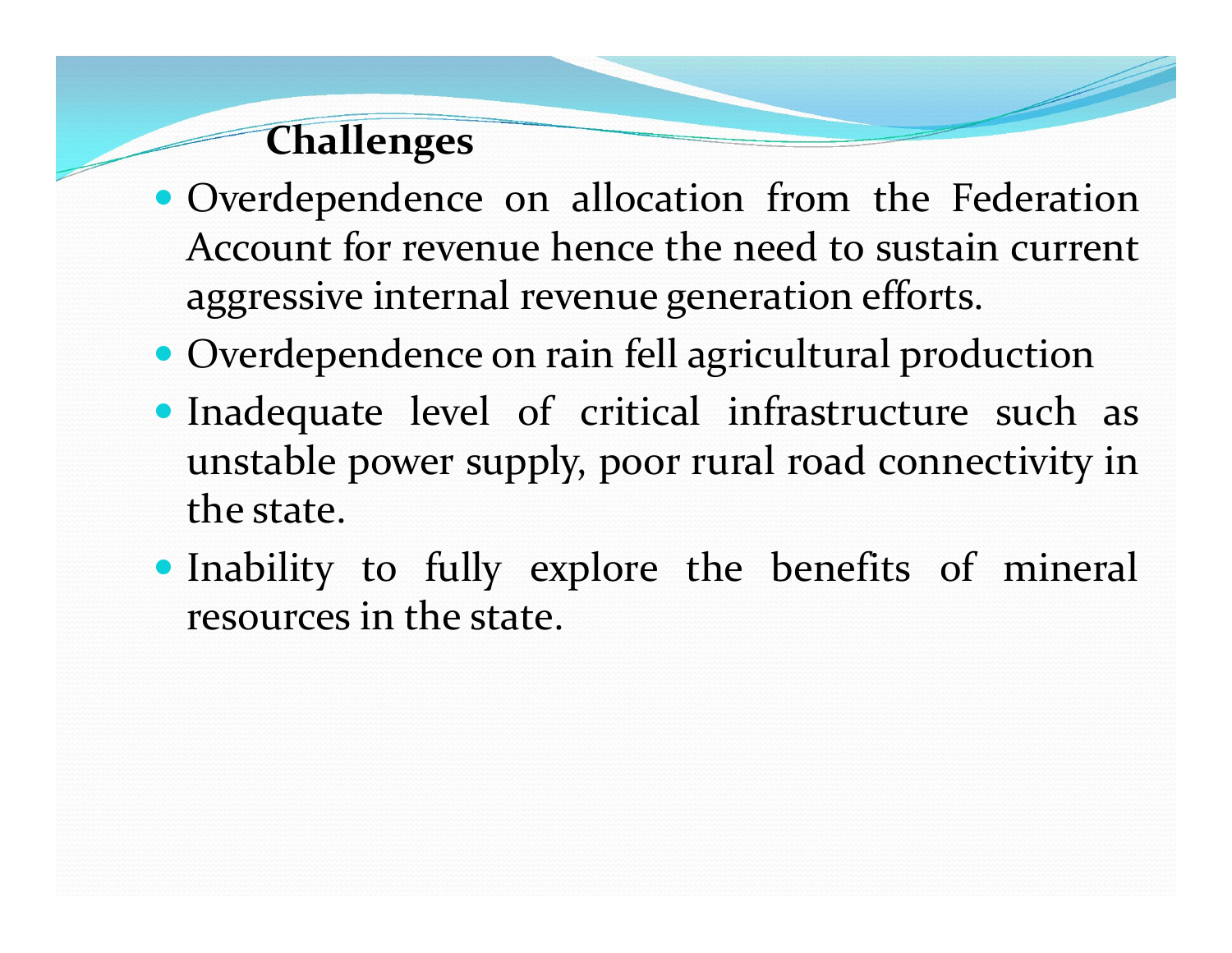### Way forward

- **In articulating the National Medium Term Development Plan**<br> **In articulating the National Medium Term Development Plan**<br> **In articular Strategy the following issues need to be critically re- examined<br>
 The issue of unemp**
- The issue of unemployment need to be properly re-addressed
- Nigeria as a country need to harmonize the wage policy across both public and private sector of the economy
- Government need to intensify more effort on deversification of the economy
- The proposed plan should as much as possible attempt to rejig our public schools both at National and sub-national levels
- Engendering a safe and secured environment for inclusive socio- economic growth and development
- The security challenges facing the country must be addressed to<br>put an end to closure of schools in some states as a result of<br>banditry. According to fiqures complied and published by Daily<br>Trust (March 16th, 2021) About 1 State, 10 Katsina, 46 Yobe, 17 Kano and 1 in Kaduna State respectfully.